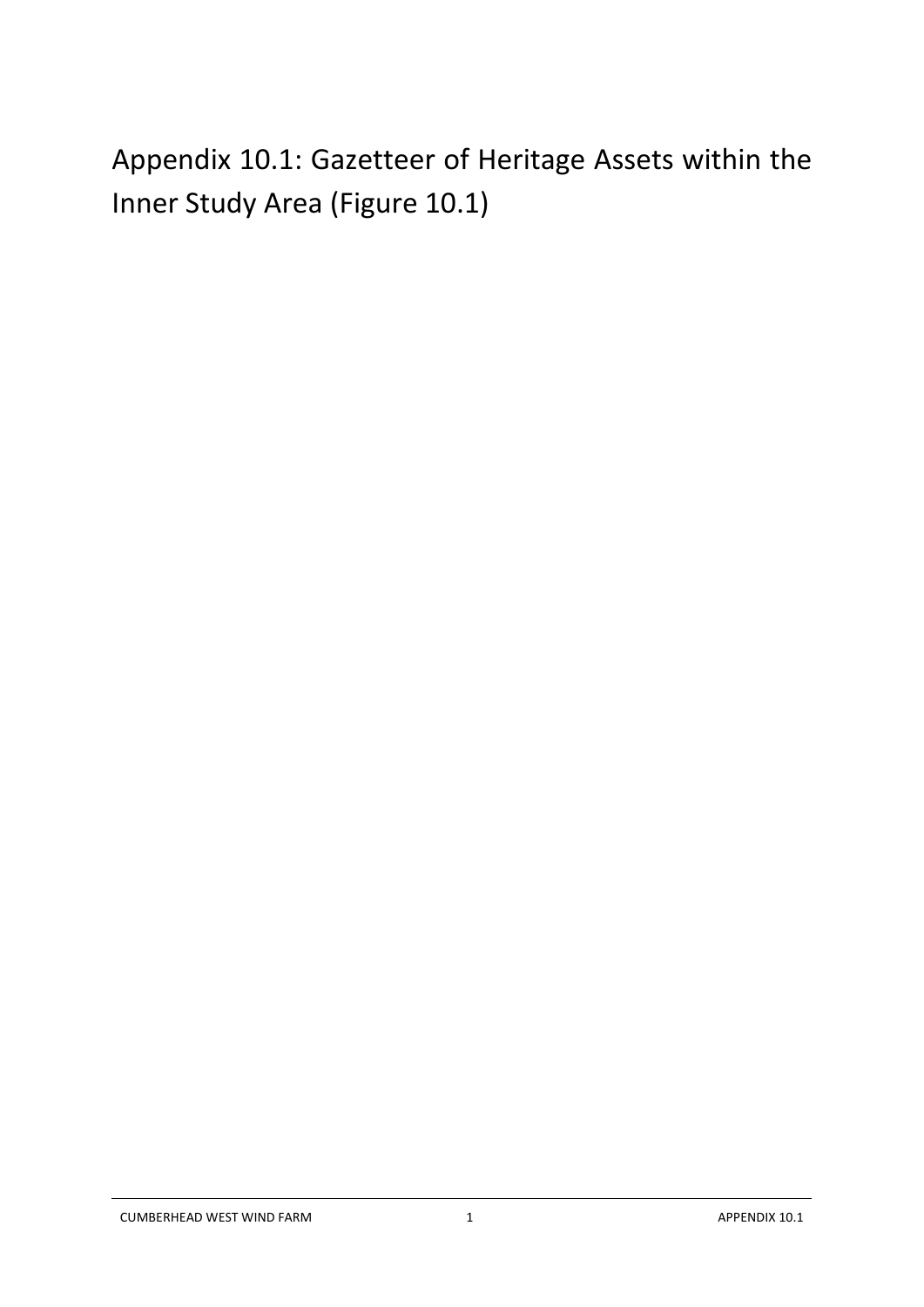## Appendix 10.1: Gazetteer of Heritage Assets within the Inner Study Area (Figure 10.1)

| Asset<br>Ref            | <b>Asset Name &amp; Type</b>        | Easting | <b>Northing</b> | <b>HER Ref</b> | <b>Sources</b>                                      | <b>Asset Description</b>                                                                                                                                                                                                                                                                                                                                                                                           | <b>Asset Sensitivity</b><br>(Table 10.2) |
|-------------------------|-------------------------------------|---------|-----------------|----------------|-----------------------------------------------------|--------------------------------------------------------------------------------------------------------------------------------------------------------------------------------------------------------------------------------------------------------------------------------------------------------------------------------------------------------------------------------------------------------------------|------------------------------------------|
| $\mathbf{1}$            | Eaglinside: farmstead               | 276120  | 634598          | n/a            | <b>Historic Maps</b>                                | Farmstead marked on OS Lanarkshire, Sheet XXXVII (1864). No longer recorded on Lanarkshire Sheet XXXVII.NW (1899) and farmstead of the<br>same name is recorded to the south (15). Not visible on AP. Possibly relict field remains in surrounding area.                                                                                                                                                           | Low                                      |
| $\overline{2}$          | Eaglinside: Farmstead               | 276187  | 634334          | n/a            | Historic Maps; Modern<br>Map; Aerial<br>Photography | Farmstead marked on OS Lanarkshire, XXXVII.NW (1899). Farmstead of same name previously recorded to the north. Appears to be abandoned<br>on modern aerial photography (Google Earth, 2020).                                                                                                                                                                                                                       | Low                                      |
| $\overline{\mathbf{3}}$ | Sheepfold                           | 276187  | 634334          | n/a            | <b>Historic Maps</b>                                | Circular sheep ree ca 15 m in diameter marked on Ordnance Survey Lanarkshire, Sheet XXXVII. Not recorded after 1899, replaced by relocated<br>Eaglinside (15). Not visible on modern aerial photography (Google Earth, 2020).                                                                                                                                                                                      | Negligible                               |
| $\overline{4}$          | Standingstone Hill                  | 275939  | 635197          | 9675           | HER; Aerial Photography                             | The HER records that a large stone which stood on the summit of Standingstone Hill (NS 759351), a small green knoll, and from which the name<br>derives, had been removed before 1858 (sources: OS Name Book 1858; RCAHMS 1978 (visited 1971).<br>The former location is visible on modern aerial photography (Google Earth, 2020) as an area of felled commercial forestry: ploughing and<br>drainage is visible. | Negligible                               |
| -5                      | <b>Lead Mine</b>                    | 274894  | 633000          | n/a            | Historic Maps; Aerial<br>Photography                | A Lead Mine (disused) is marked on the Ordnance Survey 1st edition map (1860, Lanarkshire XXXVII.9). It is shown as square shaft or pit<br>surrounded by spoil, on the south bank of the River Nethan.<br>The former mine workings are not visible on modern aerial photography (Google Earth, 2020).                                                                                                              | Low                                      |
| 6                       | Sheepfold                           | 275211  | 633279          | n/a            | Historic Maps; Aerial<br>Photography                | A circular sheepfold is marked on the Ordnance Survey 1st edition map (1860, Lanarkshire XXXVII.6).<br>The sheepfold is visible on modern aerial photography (Google Earth, 2020) and measures ca 12 m diameter.                                                                                                                                                                                                   | Low                                      |
| $\overline{7}$          | Cairn<br>(shepherd's/marker)        | 274407  | 633123          | n/a            | Modern Map; Aerial<br>Photography                   | A cairn is marked on modern Ordnance Survey maps but is not visible on modern aerial photography (Google Earth, 2020). It is most likely to be a<br>shepherd's/marker cairn.                                                                                                                                                                                                                                       | Low                                      |
| 8                       | Sheepfold                           | 274135  | 634757          | n/a            | Historic Maps; Aerial<br>Photography                | A circular sheep ree is marked on the Ordnance Survey 1st edition map (1860, Lanarkshire XXXVII.5).<br>The sheepfold is visible on modern aerial photography (Google Earth, 2020) and measures ca 15 m in diameter.                                                                                                                                                                                                | Low                                      |
| q                       | Well                                | 274249  | 634880          | n/a            | Historic Maps; Aerial<br>Photography                | A well is marked on the Ordnance Survey 1st edition map (1860, Lanarkshire XXXVII.5).<br>The well is not visible on modern aerial photography (Google Earth, 2020), the location being within an area of windthrow forestry.                                                                                                                                                                                       | Negligible                               |
| 10                      | Cairn<br>(shepherds/marker)         | 274578  | 633751          | n/a            | Modern Map; Aerial<br>Photography                   | A cairn is marked on modern Ordnance Survey maps but is not visible on modern aerial photography (Google Earth, 2020). It is most likely to be a<br>shepherd's/marker cairn.                                                                                                                                                                                                                                       | Low                                      |
| 11                      | Sheepfold                           | 274695  | 632888          | n/a            | Modern Map; Aerial<br>Photography                   | A circular sheepfold is marked on modern Ordnance Survey maps but is not visible on modern aerial photography (Google Earth, 2020).                                                                                                                                                                                                                                                                                | Low                                      |
| 12                      | Lead Mine                           | 274420  | 632820          | n/a            | Historic Maps; Aerial<br>Photography                | A Lead Mine (disused) is marked on the Ordnance Survey 1st edition map (1860, Lanarkshire XXXVII.9). It is shown as a circular shaft or pit<br>surrounded by spoil, on the north side of the River Nethan.<br>The former mine workings are not visible on modern aerial photography (Google Earth, 2020).                                                                                                          | Low                                      |
| 13                      | Lead Mine                           | 274390  | 632850          | n/a            | Historic Maps; Aerial<br>Photography                | A Lead Mine (disused) is marked on the Ordnance Survey 1st edition map (1860, Lanarkshire XXXVII.9). It is shown as an area of spoil, on the<br>north side of the River Nethan.<br>The former mine workings are not visible on modern aerial photography (Google Earth, 2020).                                                                                                                                     | Low                                      |
| 14                      | Logan Water: shieling<br>(possible) | 273410  | 634310          | 40629          | HER; Historic Maps;<br>Modern Map                   | What may be one unroofed shieling-hut is depicted on the Ordnance Survey 1st edition map (1864, Lanarkshire XXXVIII) and on the OS 1:10,000<br>map (1979).                                                                                                                                                                                                                                                         | Low                                      |